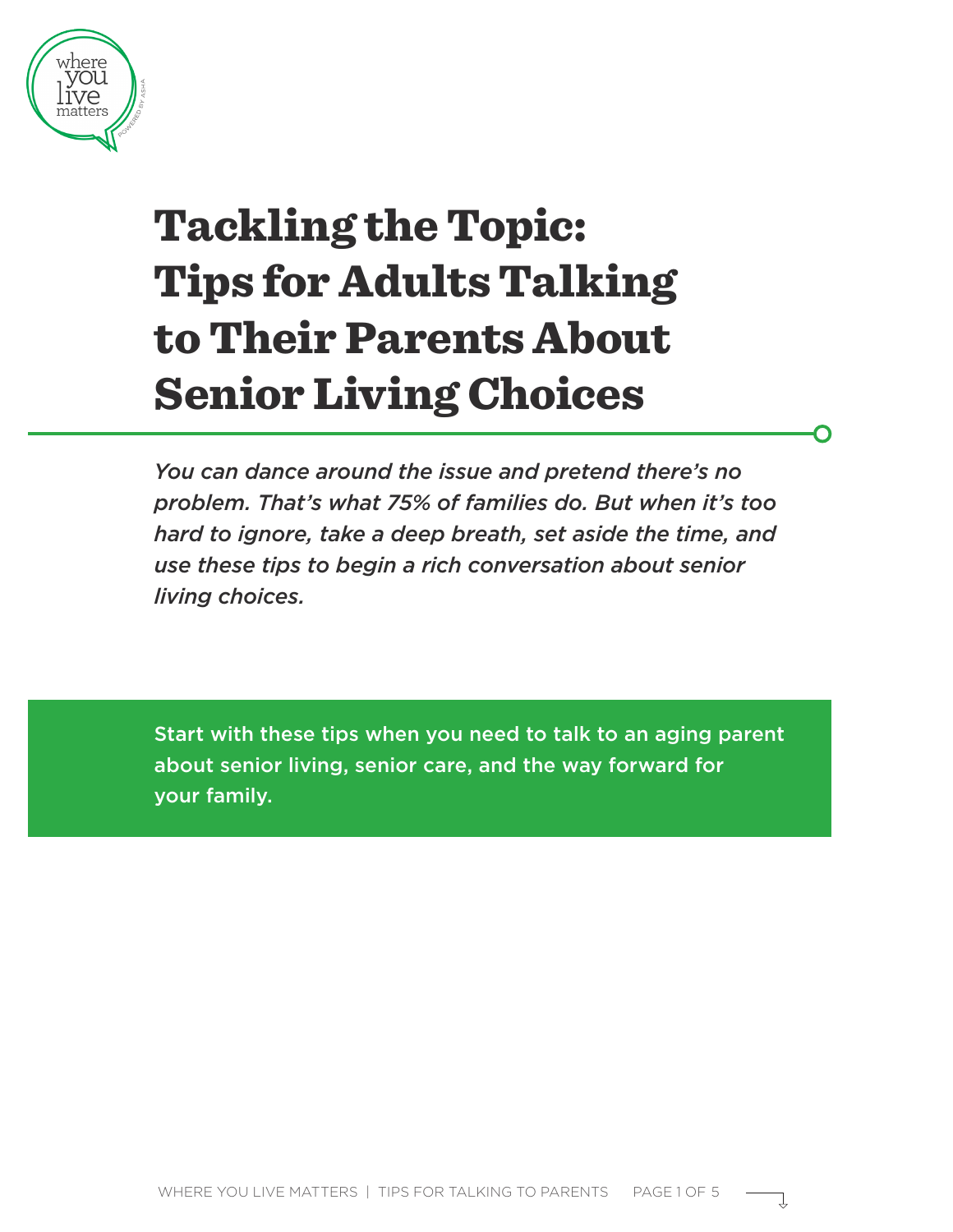## Before the Conversation … Where to Begin



Do your homework. Before you initiate the conversation about senior care, prepare yourself:

#### Create a list of your concerns for your aging parent.

Are you worried, for example, that their home is no longer a safe environment for them? Or that the mistakes they keep making with their medication will have a dangerous outcome next time around? Write down all your concerns.

#### Educate yourself.

As you learn more about senior care options, you'll get ideas about what might be the best fit for your parent. Admitting just how much help your loved one needs isn't easy, and you may find yourself downplaying just how serious their need for help really is. But be as objective as you can.

#### Learn how important environment is for seniors.

Where you live influences how well you live as you grow older – meaning location and environment have an effect on everything from physical safety to mental health to longevity. The more you learn about this, the better prepared you'll be.

Exploring the options and learning more about successful aging can give you the confidence and credibility you need to begin this conversation. But exploring and learning doesn't mean you're making decisions without the consent of your parent or aging family member. Instead, you're preparing yourself to be as helpful as possible for the conversation and decisions ahead.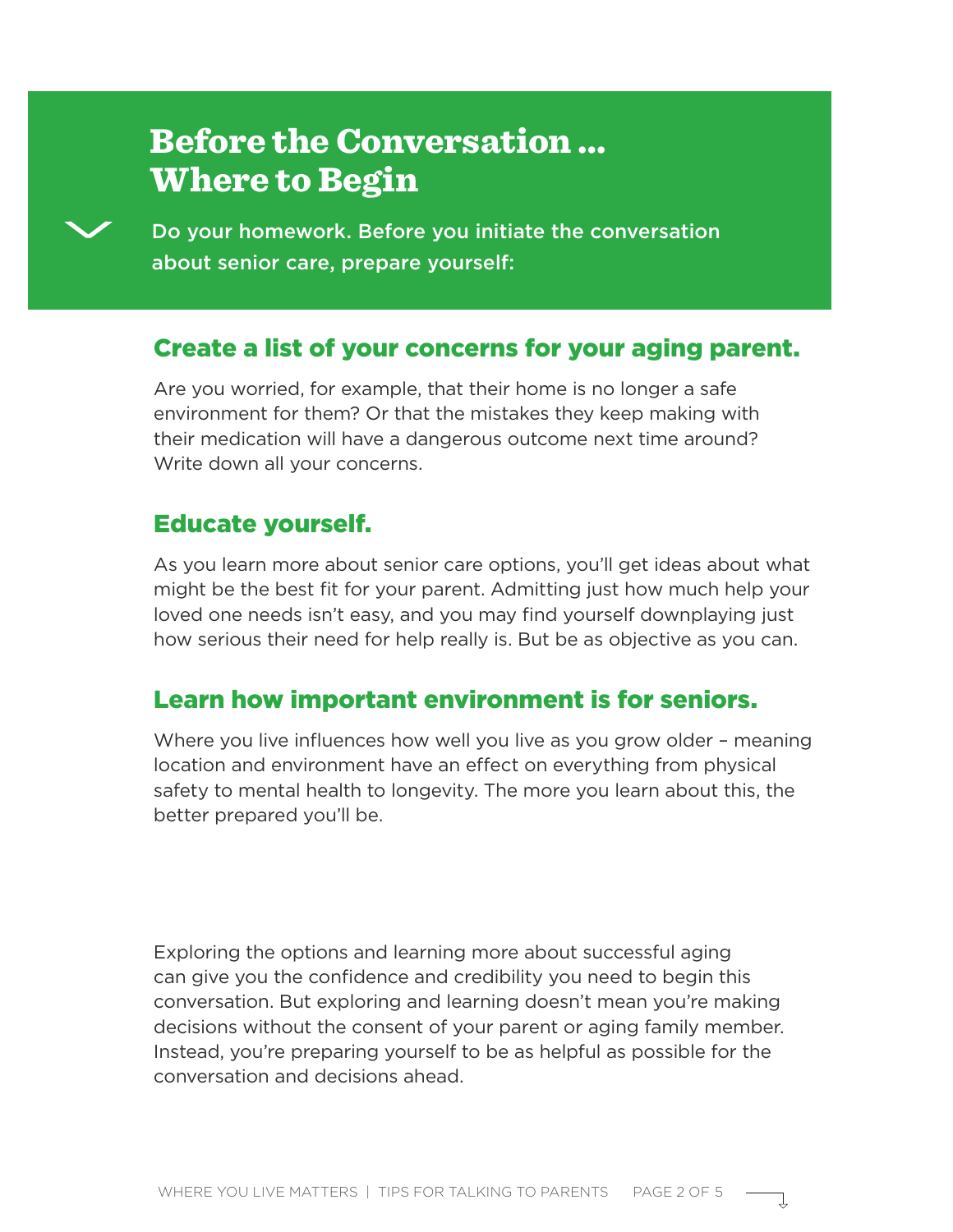## Tips for a Better Conversation About Senior Care

Once you learn more and feel you can confidently explain the options, following these tips can help you have a productive conversation:

#### Talk in person.

This isn't a conversation to have by telephone if you can avoid it. Instead, pick a day when you and your parent are well-rested and relaxed. Block out a time and a location where you can talk without interruption.

#### Empathy, not sympathy.

No older adult wants their child to feel sorry for them. But empathy is another matter. Your kind, calm voice and demeanor will show you care — and that you're trying to understand the fears and frustrations they may feel. The idea of accepting in-home care or moving to a senior living community is tough. You begin to help as soon as you really begin to listen.

#### Don't rush.

Once you're armed with knowledge, you may feel ready to make a decision. But your parent may need more time. Allow them the time they need to find the words that express how they're feeling. Coming to an unpressured mutual agreement now will continue to pay dividends as you move forward together.

#### Plan to talk again. And again.

As much as you might want to wrap things up in one conversation, the reality is this will likely be a series of talks. Unless your aging family member is in eminent danger, that's okay. It's a process … not a onceand-done discussion.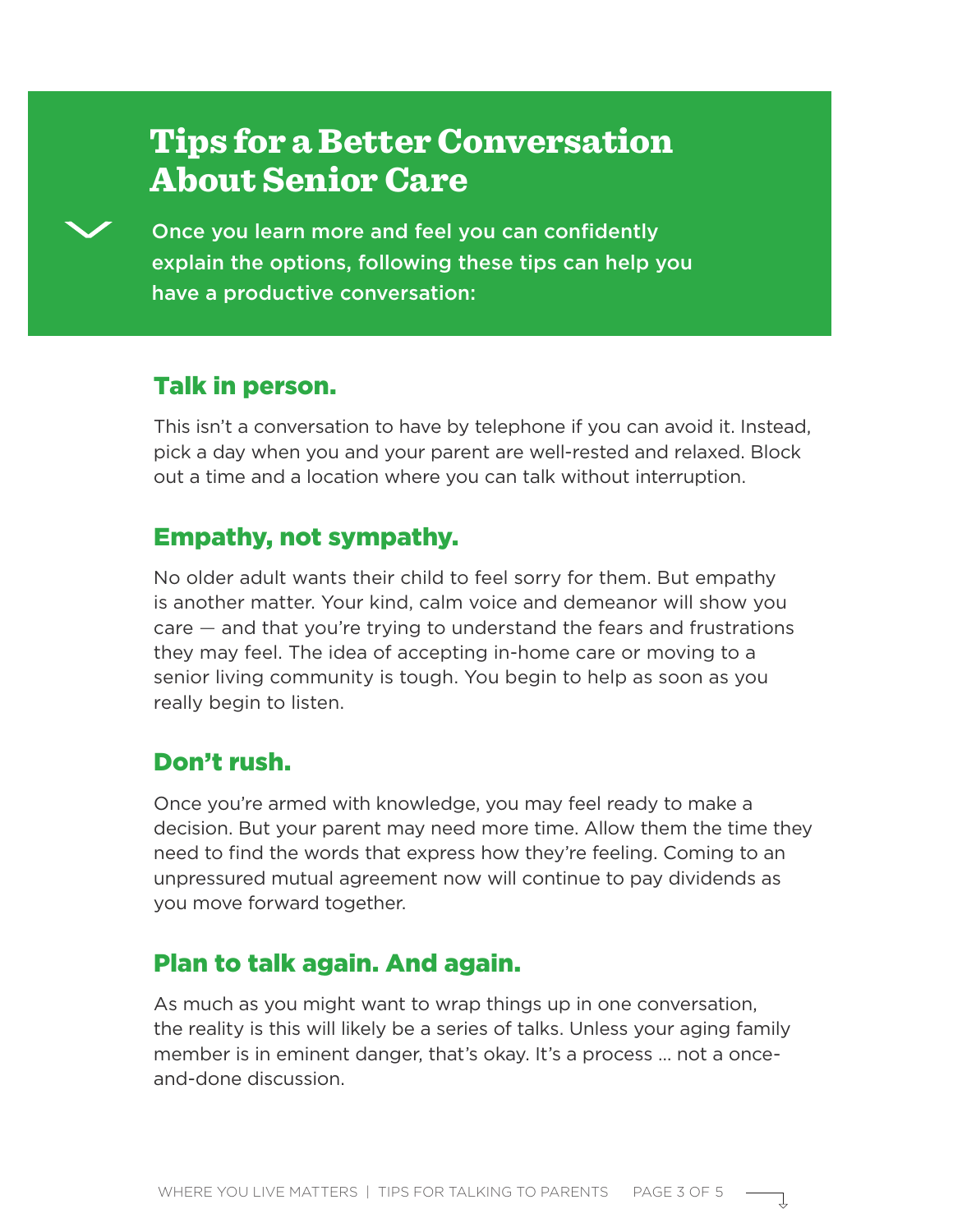### Senior Care Conversation Starters



As with many difficult topics, beginning the discussion is often the hardest part. These conversation starters may help:

#### How is it living at home alone? Do you still feel safe?

(You may want to mention specific safety concerns such as managing medication, falling on stairs, struggles in the bathtub or kitchen. Crime may be another fear they haven't shared with you.)

### Do you feel lonely sometimes? Would you like to spend more time with people your own age?

How do you feel about driving? Would you be interested in other options for transportation, so you don't have to worry about getting where you need to go, car maintenance costs, traffic, parking, etc.?

Is it ever hard to manage your finances and keep up with paying your bills?

Ever wonder about getting a helping hand with housekeeping and laundry?

Would you feel less stress if you didn't have to worry about the house?

Open-ended questions are the best way to encourage them to talk. Sit back and really listen to their answers.